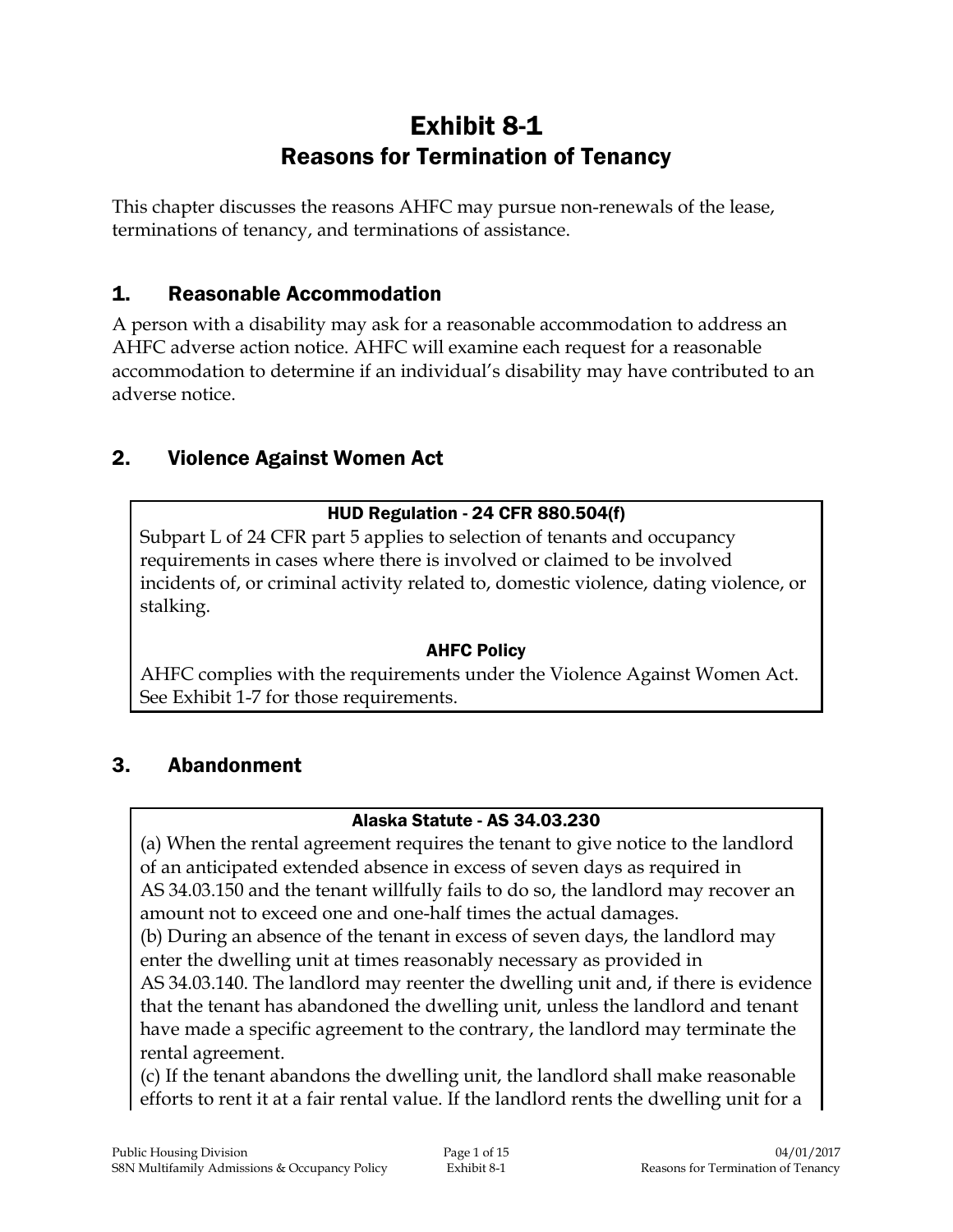term beginning before the expiration of the rental agreement, the agreement is considered terminated on the date the new tenancy begins. The rental agreement is considered terminated by the landlord on the date the landlord has notice of the abandonment if the landlord fails to use reasonable efforts to rent the dwelling unit at a fair rental value or if the landlord accepts the abandonment as a surrender. If the tenancy is from month to month, or week to week, the term of the rental agreement for purposes of this section shall be considered a month or a week, as the case may be.

#### Alaska Statute - AS 34.03.360

(1) "abandonment" means that the tenant has left the dwelling unit and the tenant's personal belongings in it and has been absent for a continuous period of seven days or longer without giving notice under AS 34.03.150 and has defaulted in the payment of rent;

#### AHFC Policy

AHFC will follow Alaska Statutes and AHFC guidelines when a tenant abandons a unit.

### 3.A Abandoned Personal Property

#### Alaska Statute - AS 34.03.260

(a) Except as otherwise agreed, if, upon termination of a tenancy including but not limited to a termination after expiration of a lease or by surrender or abandonment of the premises, a tenant has left personal property upon the premises, and the landlord reasonably believes that the tenant has abandoned this personal property, the landlord may

- (1) give notice to the tenant demanding that the property be removed within the dates set out in the notice but not less than 15 days after delivery or mailing of the notice, and that if the property is not removed within the time specified, the property may be sold; if the property is not removed within the time specified in the notice, the landlord may sell the property at a public sale; the landlord may dispose of perishable commodities in any manner the landlord considers fit;
- (2) if the tenant has left personal property that is reasonably determined by the landlord to be valueless or of such little value that the cost of storing and conducting a public sale would probably exceed the amount that would be realized from the sale, the landlord may notify the tenant that the property be removed within the date specified in the notice but not less than 15 days after delivery or mailing of the notice, and that if the property is not removed within the time specified, the landlord intends to destroy or otherwise dispose of the property; if the property is not removed within the time specified in the notice, the landlord may destroy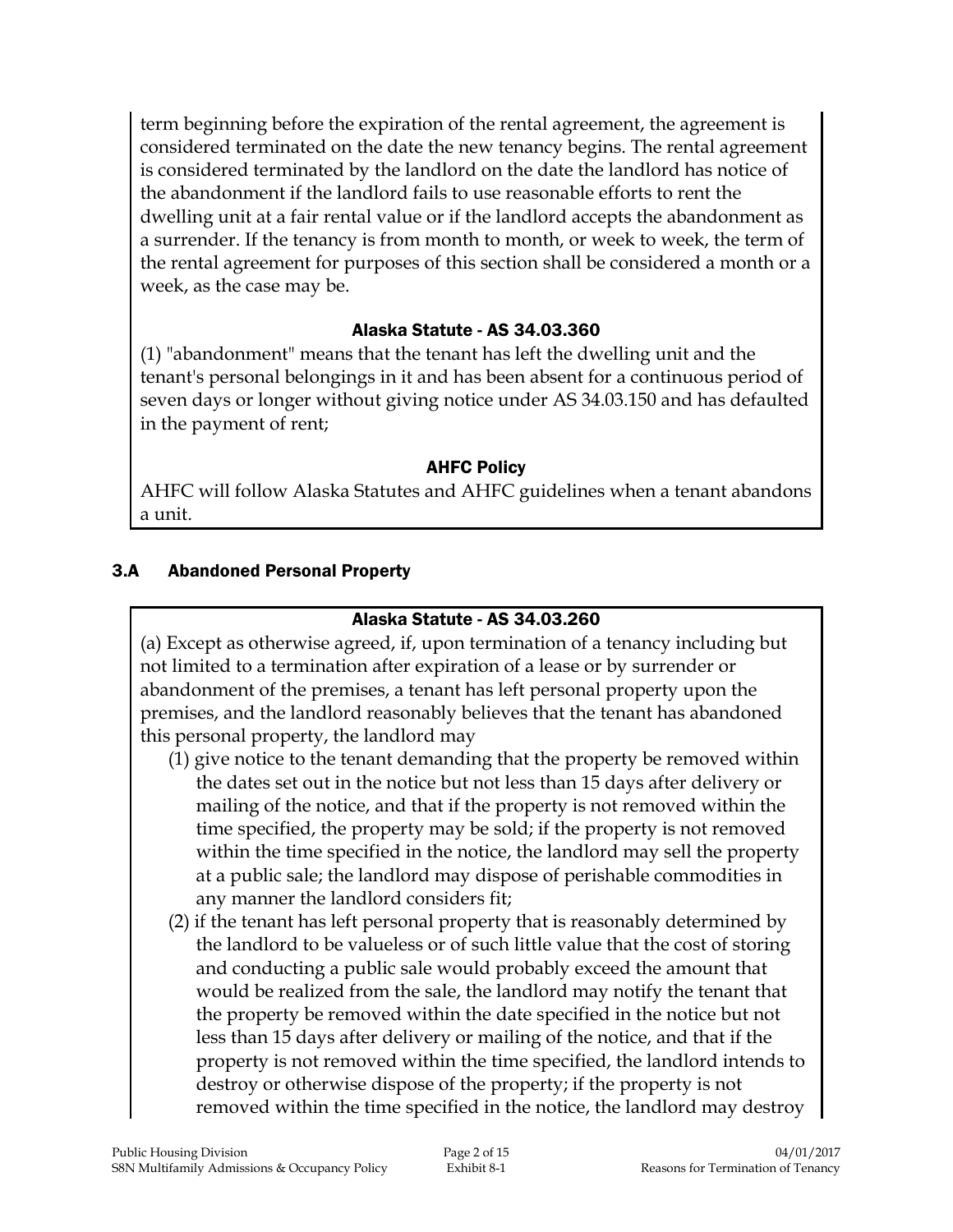or otherwise dispose of the property; in the notice, the landlord shall indicate an election to sell certain items of the tenant's personal property at public sale and to destroy or otherwise dispose of the remainder. (b) After notice as provided in (a) of this section, the landlord shall store all

personal property of the tenant in a place of safekeeping and shall exercise reasonable care of the property, but is not responsible to the tenant for loss not caused by the landlord's deliberate or negligent act. The landlord may elect to store the property on the premises previously demised, in which event the storage cost may not exceed the fair rental value of the premises. If the tenant's property is removed to a commercial storage company, the storage cost shall include the actual charge for the storage and removal from the premises to the place of storage.

(c) After landlord's notice under (a) of this section, or otherwise, if the tenant makes timely response in writing of an intention to remove the personal property from the premises and does not do so within the time specified in the landlord's notice or within 15 days of the delivery or mailing of the tenant's written response whichever is later, it shall be conclusively presumed that the tenant has abandoned the property. If the tenant removes the property after notice, the landlord is entitled to the cost of storage for the period the property has remained in the landlord's safekeeping.

(d) The landlord is not liable in damages in an action by a tenant claiming loss by reason of the landlord's storage, destruction, or disposition of property under this section. A landlord who deliberately or negligently violates the provisions of this section is liable for actual damages and penal damages of an amount not to exceed actual damages.

(e) A public sale authorized under this section shall be conducted under AS 09.35.140. The landlord may dispose of any property upon which no bid is made at the public sale.

#### AHFC Policy

Any personal property that has been determined to be abandoned in an AHFC unit shall be inventoried.

- AHFC will notify the tenant in writing and provide 15 calendar days for the tenant to remove the property.
- AHFC shall dispose of perishable items subject to spoilage upon discovery.
- AHFC shall secure the tenant's personal property in the unit, at a location at the development, or in a rental storage facility. AHFC shall determine the best method for securing the property.
- The tenant shall be responsible for any storage fees accrued.

## 4. Absence from the Unit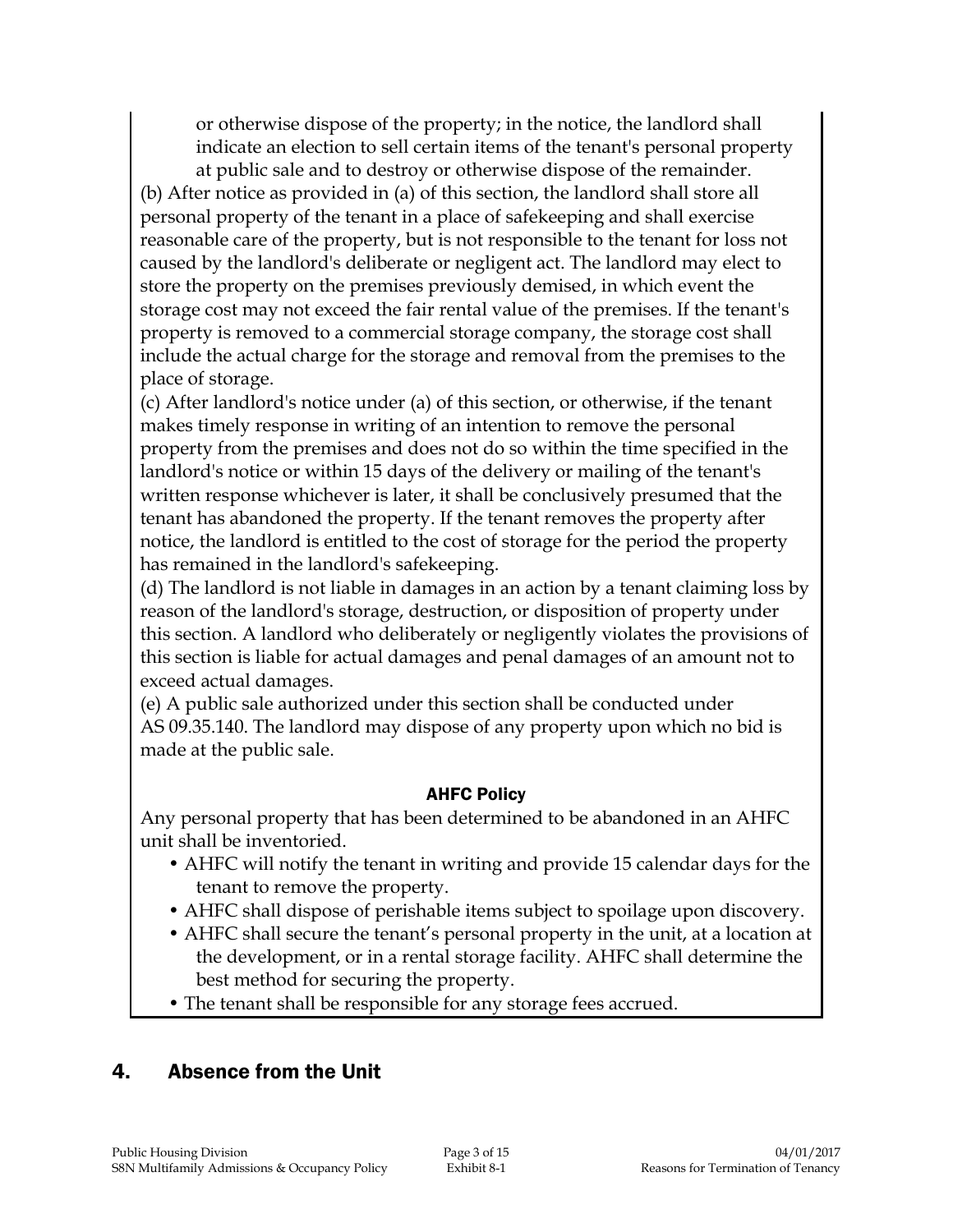### Alaska Statute - AS 34.03.150

Unless otherwise agreed, the tenant shall occupy the dwelling unit only as a dwelling unit. The rental agreement shall require that the tenant notify the landlord of an anticipated extended absence from the premises in excess of seven days; however, the notice shall be given as soon as reasonably possible after the tenant knows the absence will exceed seven days.

### AHFC Policy

The House Rules specifies the conditions and time periods under which tenants may be absent from the unit. Absence from the unit without prior approval from AHFC shall constitute a serious violation of the lease. See Exhibit 6-1.

## 5. Damages to the Unit

### HUD Regulation - 24 CFR 880.607(b)(3)

Material noncompliance. (i) Material noncompliance with the lease includes: (A) One or more substantial violations of the lease; or

(B) Repeated minor violations of the lease that disrupt the livability of the building; adversely affect the health or safety of any person or the right of any tenant to the quiet enjoyment of the leased premises and related facilities; interfere with the management of the building or have an adverse financial effect on the building.

#### Alaska Statute - AS 34.03.120(a)

The tenant

(1) shall keep that part of the premises occupied and used by the tenant as clean and safe as the condition of the premises permit;

(2) shall dispose all ashes, rubbish, garbage, and other waste from the dwelling unit in a clean and safe manner;

(3) shall keep all plumbing fixtures in the dwelling unit or used by the tenant as clean as their condition permits;

(4) shall use in a reasonable manner all electrical, plumbing, sanitary, heating, ventilating, air-conditioning, kitchen, and other facilities and appliances including elevators in the premises;

(5) may not deliberately or negligently destroy, deface, damage, impair, or remove a part of the premises or knowingly permit any person to do so;

#### Alaska Statute - AS 34.03.220(a)

(a) Except as provided in this chapter,

(1) if the tenant or someone in the tenant's control deliberately inflicts substantial damage to the premises in breach of AS 34.03.120(a)(5), the landlord may deliver a written notice to quit to the tenant under AS 09.45.100 - 09.45.105 specifying the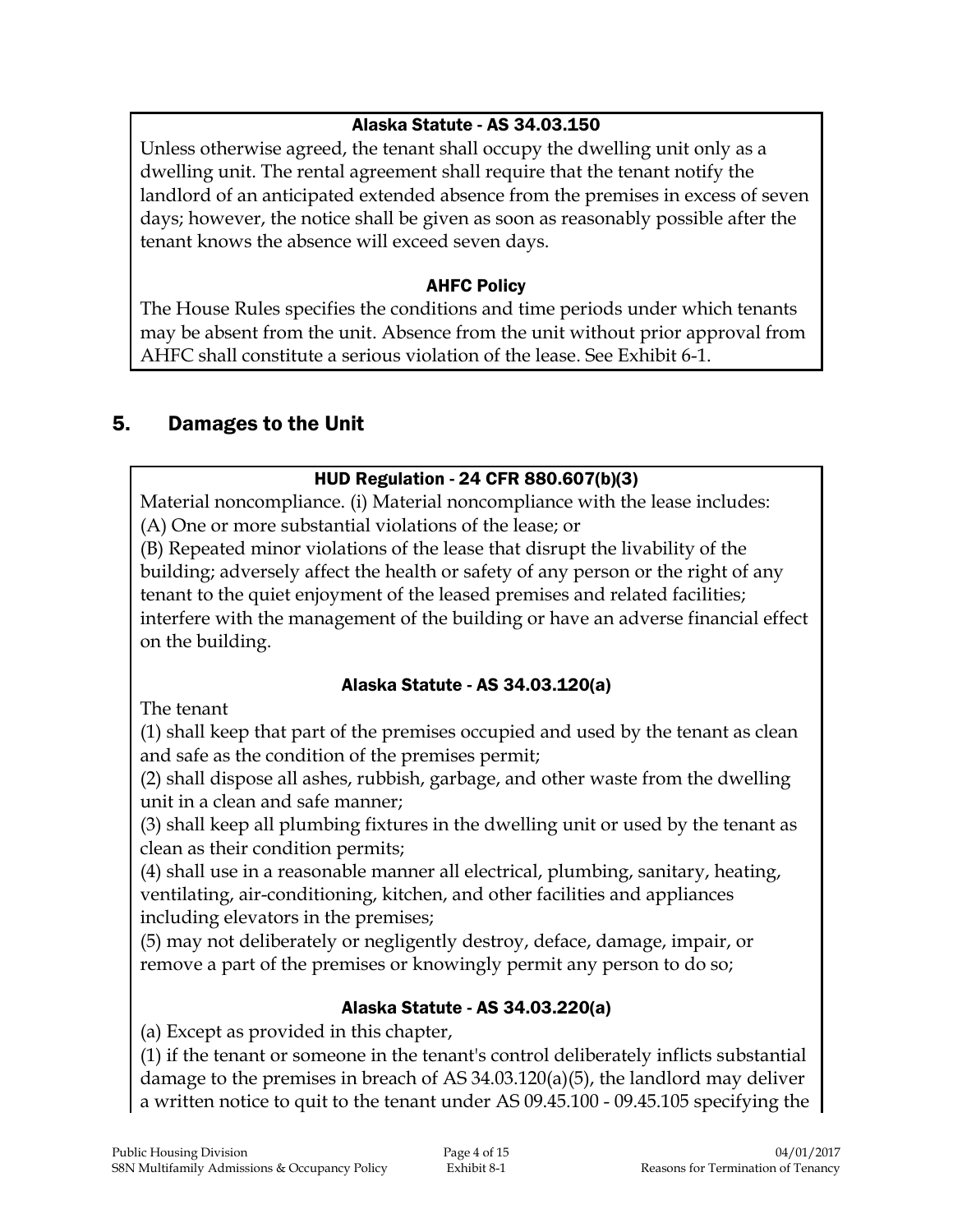act constituting the breach and specifying that the rental agreement will terminate upon a date that is not less than 24 hours after service of the notice; for purposes of this paragraph, damage to premises is "substantial" if the loss, destruction, or defacement of property attributable to the deliberate infliction of damage to the premises exceeds \$400;

(2) if there is a material noncompliance by the tenant with the rental agreement, or if there is noncompliance with AS 34.03.120 , other than deliberate infliction of substantial damage to the premises or other than noncompliance as to a utility service for which the provisions of (e) of this section apply, materially affecting health and safety, the landlord may deliver a written notice to quit to the tenant under AS 09.45.100 - 09.45.110 specifying the acts and omissions constituting the breach and specifying that the rental agreement will terminate upon a date not less than 10 days after service of the notice; if the breach is not remedied, the rental agreement terminates as provided in the notice subject to the provisions of this section; if the breach is remediable by repairs or the payment of damages or otherwise and the tenant adequately remedies the breach before the date specified in the notice, the rental agreement will not terminate;

#### AHFC Policy

If AHFC determines that the tenant or someone in the tenant's control deliberately inflicted substantial damages to the premises, this is a serious and material violation of the Lease.

## 6. Death

AHFC will follow Alaska Statutes and AHFC guidelines when a person who is the sole occupant of an AHFC unit dies.

## 7. Entry To the Unit

#### HUD Regulation - 24 CFR 5.705

Any entity responsible for conducting a physical inspection of HUD housing, to determine compliance with this subpart, must inspect such HUD housing annually in accordance with HUD-prescribed physical inspection procedures.

#### Alaska Statute - AS 34.03.120(a)(8)

(a) The tenant

(8) may not, except in an emergency when the landlord cannot be contacted after reasonable effort to do so, change the locks on doors of the premises without first securing the written agreement of the landlord and, immediately after changing the locks, providing the landlord a set of keys to all doors for which locks have been changed; in an emergency, the tenant may change the locks and shall,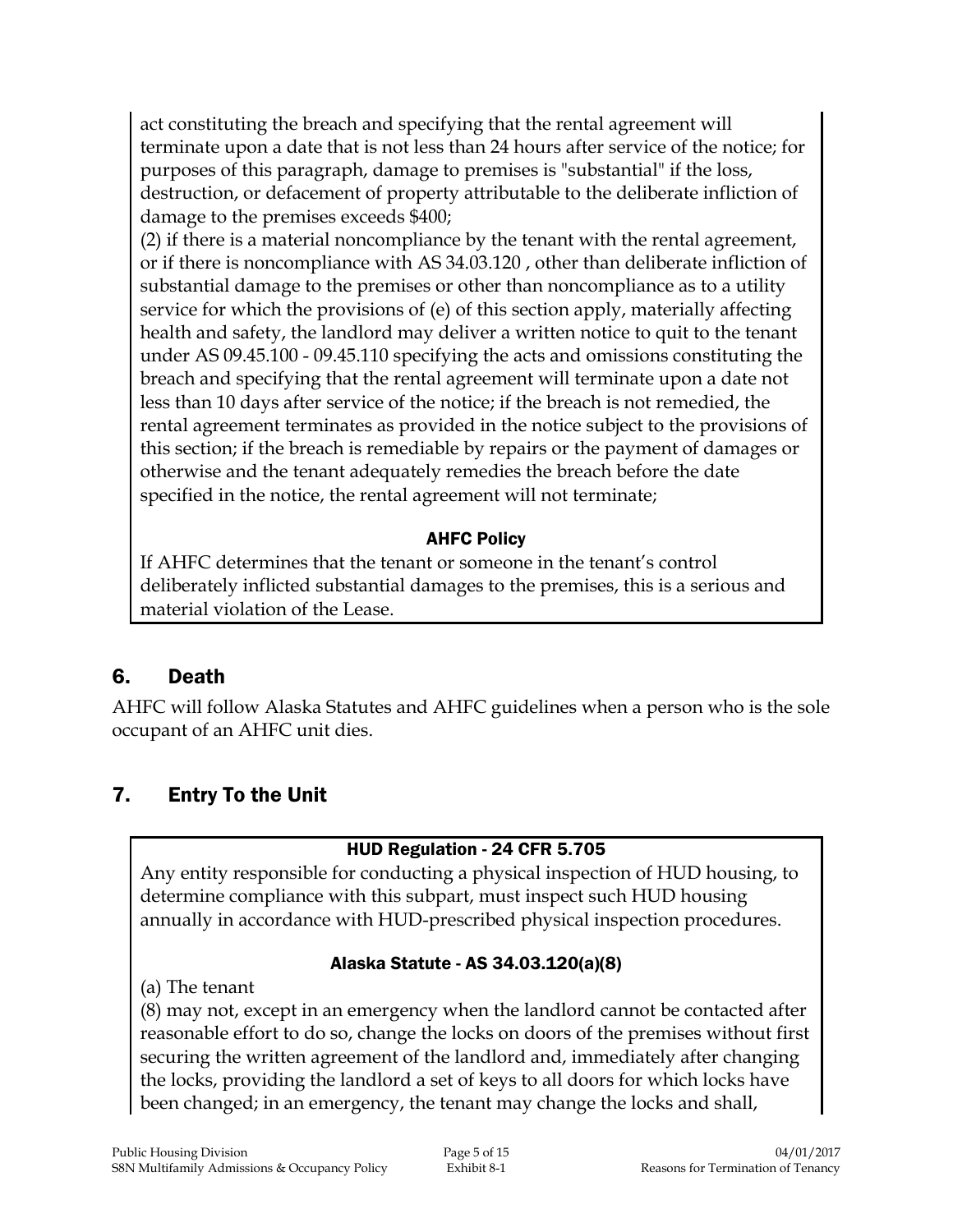within five days, provide the landlord a set of keys to all doors for which locks have been changed and written notice of the change;

#### Alaska Statute - AS 34.03.140

(a) The tenant may not unreasonably withhold consent to the landlord to enter into the dwelling unit in order to inspect the premises, make necessary or agreed repairs, decorations, alterations, or improvements, supply necessary or agreed services, remove personal property belonging to the landlord that is not covered by a written rental agreement, or exhibit the dwelling unit to prospective or actual purchasers, mortgagees, tenants, workers, or contractors. (b) The landlord may enter the dwelling unit without the consent of the tenant in the case of emergency.

### Alaska Statute - AS 34.03.300(a)

If the tenant refuses to allow lawful access, the landlord may obtain injunctive relief to compel access or terminate the rental agreement. In either case, the landlord may recover an amount not to exceed the actual damages or one month's periodic rent, whichever is greater. If the landlord terminates the rental agreement, the landlord shall give written notice to the tenant at least 10 days before the date specified in the notice.

### AHFC Policy

AHFC will provide written notice to the tenant when requesting entry to the unit. A tenant's repeated failure to allow entry to the unit is considered a serious violation of the lease.

## 8. Examinations

## HUD Regulation - 24 CFR 880.603(c)

(1) Regular reexaminations. The owner must reexamine the income and composition of all families at least every 12 months.

(2) Interim reexaminations. The family must comply with provisions in its lease regarding interim reporting of changes in income. If the owner receives information concerning a change in the family's income or other circumstances between regularly scheduled reexaminations, the owner must consult with the family and make any adjustments determined to be appropriate.

## HUD Regulation - 24 CFR 880.607(b)(3)

Material noncompliance. (ii) Failure of the family to timely submit all required information on family income and composition, including failure to submit required evidence of citizenship or eligible immigration status (as provided by 24 CFR part 5), failure to disclose and verify Social Security Numbers (as provided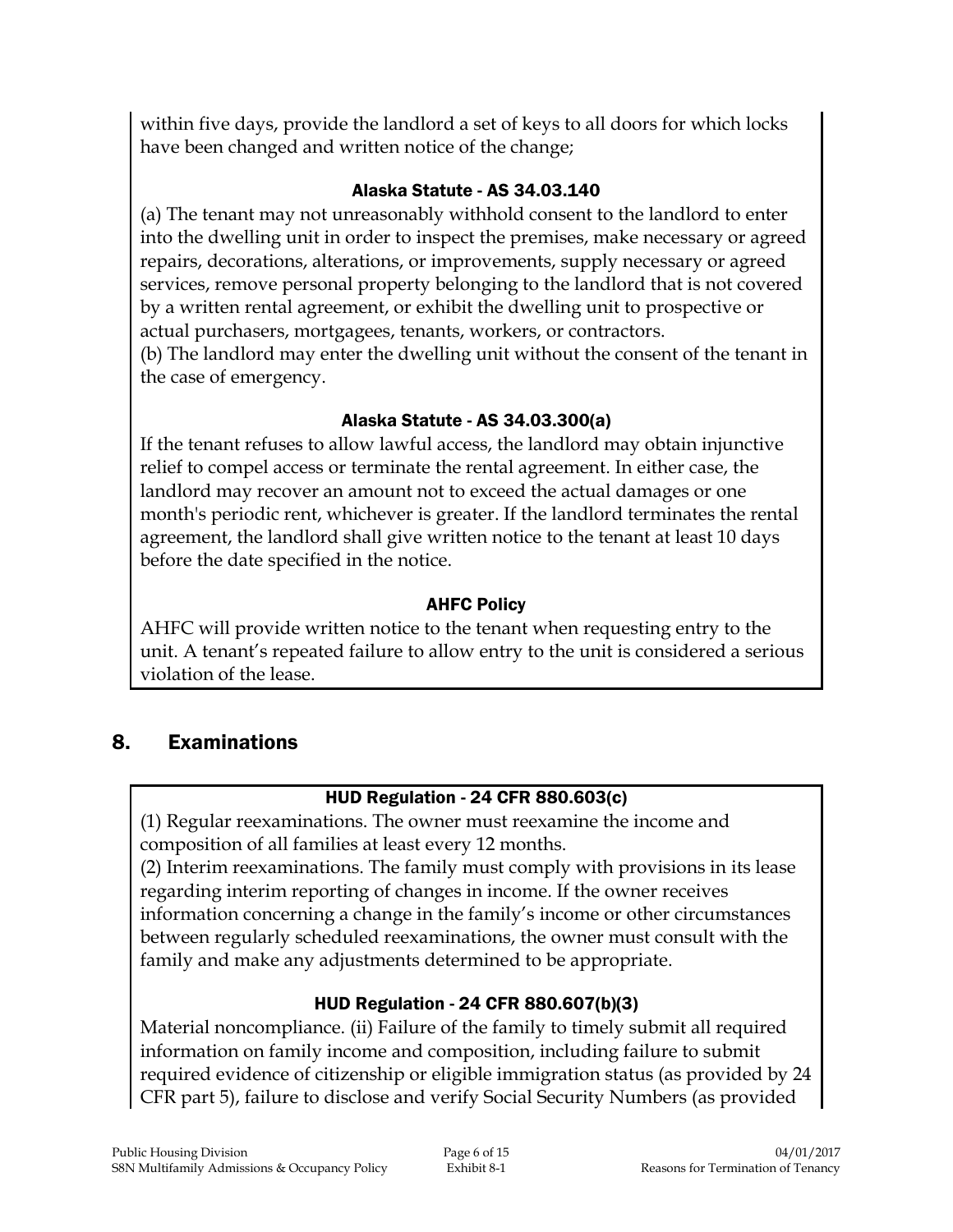by 24 CFR part 5), failure to sign and submit consent forms (as provided by 24 CFR part 5), or knowingly providing incomplete or inaccurate information, shall constitute a substantial violation of the lease.

#### Alaska Statute - 34.03.220(a)(2)

If there is a material noncompliance by the tenant with the rental agreement, or if there is noncompliance with AS 34.03.120 , other than deliberate infliction of substantial damage to the premises or other than noncompliance as to a utility service for which the provisions of (e) of this section apply, materially affecting health and safety, the landlord may deliver a written notice to quit to the tenant under AS 09.45.100 - 09.45.110 specifying the acts and omissions constituting the breach and specifying that the rental agreement will terminate upon a date not less than 10 days after service of the notice; if the breach is not remedied, the rental agreement terminates as provided in the notice subject to the provisions of this section; if the breach is remediable by repairs or the payment of damages or otherwise and the tenant adequately remedies the breach before the date specified in the notice, the rental agreement will not terminate; in the absence of due care by the tenant, if substantially the same act or omission that constituted a prior noncompliance of which notice was given recurs within six months, the landlord may terminate the rental agreement upon at least five days written notice to quit specifying the breach and the date of termination of the rental agreement.

#### AHFC Policy

AHFC specifies the tenant's obligation to participate in the examination process in the HUD Model Lease for Subsidized Programs. Failure to provide required documentation or attend required appointments is considered a serious violation of the lease.

If the family does not comply with examination requirements, the family's rental assistance will end, and the family will be increased to the market rent of the unit.

## 9. Illegal Activity

#### HUD Regulation - 24 CFR 880.607(b)

(1) Grounds. The owner may not terminate any tenancy except upon the following grounds:

(i) Material noncompliance with the lease;

(iii) Criminal activity by a covered person in accordance with sections 5.858 and

5.859, or alcohol abuse by a covered person in accordance with section 5.860. If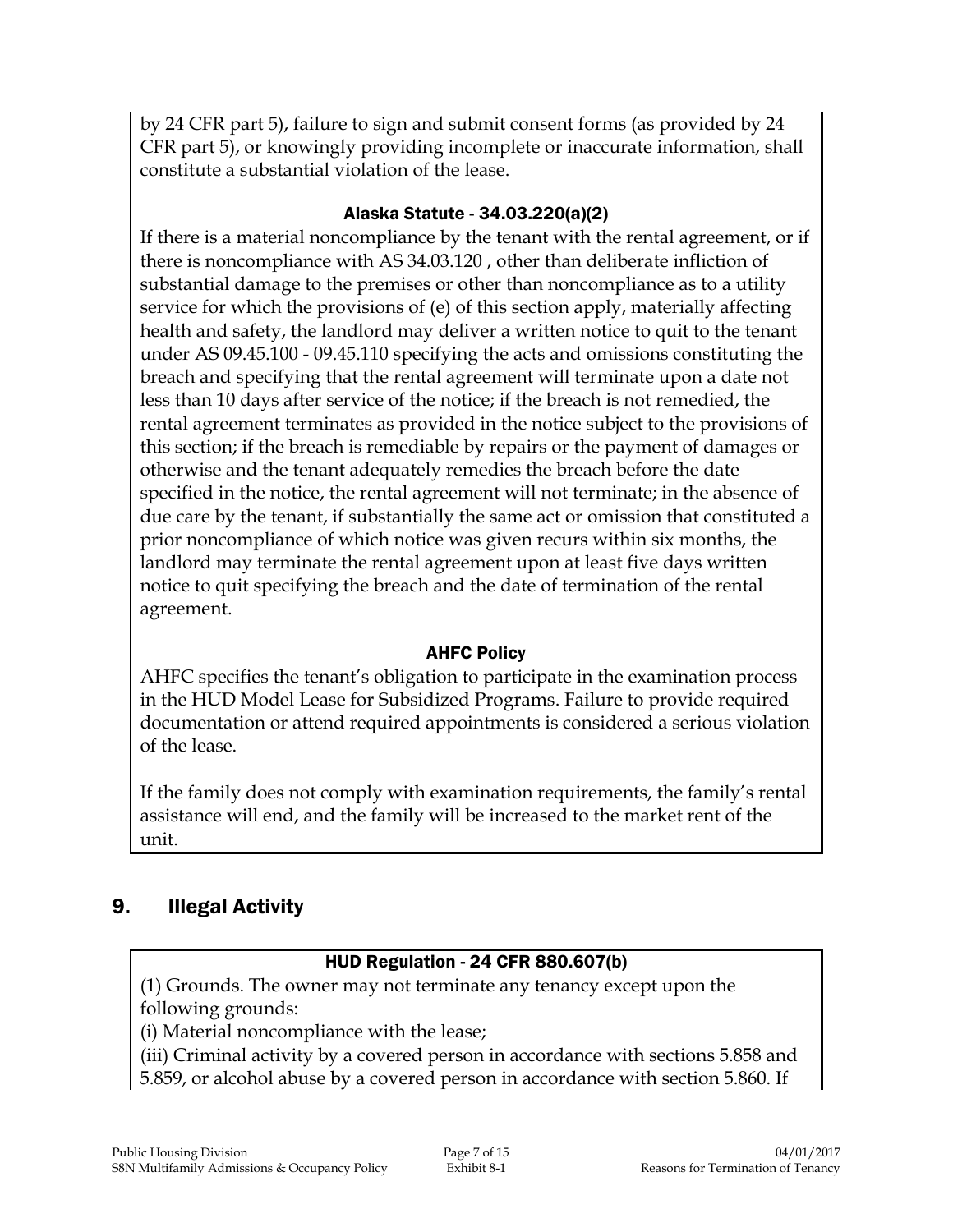necessary, criminal records can be obtained for lease enforcement purposes under section 5.903(d)(3).

#### HUD Regulation - 24 CFR 5.851(b)

You are authorized to terminate tenancy of tenants, in accordance with your leases and landlord-tenant law for the programs covered by this part. The provisions of this subpart implement statutory directives that either require or permit you to terminate tenancy under certain circumstances, as provided in 42 U.S.C. 1437f, 1437n, and 13662, in accordance with established standards, as described in this subpart. You retain authority to terminate tenancy on any basis that is otherwise authorized.

#### HUD Regulation - 24 CFR 5.858

The lease must provide that drug-related criminal activity engaged in on or near the premises by any tenant, household member, or guest, and any such activity engaged in on the premises by any other person under the tenant's control, is grounds for you to terminate tenancy. In addition, the lease must allow you to evict a family when you determine that a household member is illegally using a drug or when you determine that a pattern of illegal use of a drug interferes with the health, safety, or right to peaceful enjoyment of the premises by other residents.

#### HUD Regulation - 24 CFR 5.859

(a) Threat to other residents. The lease must provide that the owner may terminate tenancy for any of the following types of criminal activity by a covered person:

- (1) Any criminal activity that threatens the health, safety, or right to peaceful enjoyment of the premises by other residents (including property management staff residing on the premises); or
- (2) Any criminal activity that threatens the health, safety, or right to peaceful enjoyment of their residences by persons residing in the immediate vicinity of the premises.

(b) Fugitive felon or parole violator. The lease must provide that you may terminate the tenancy during the term of the lease if a tenant is:

- (1) Fleeing to avoid prosecution, or custody or confinement after conviction, for a crime, or attempt to commit a crime, that is a felony under the laws of the place from which the individual flees, or that, in the case of the State of New Jersey, is a high misdemeanor; or
- (2) Violating a condition of probation or parole imposed under Federal or State law.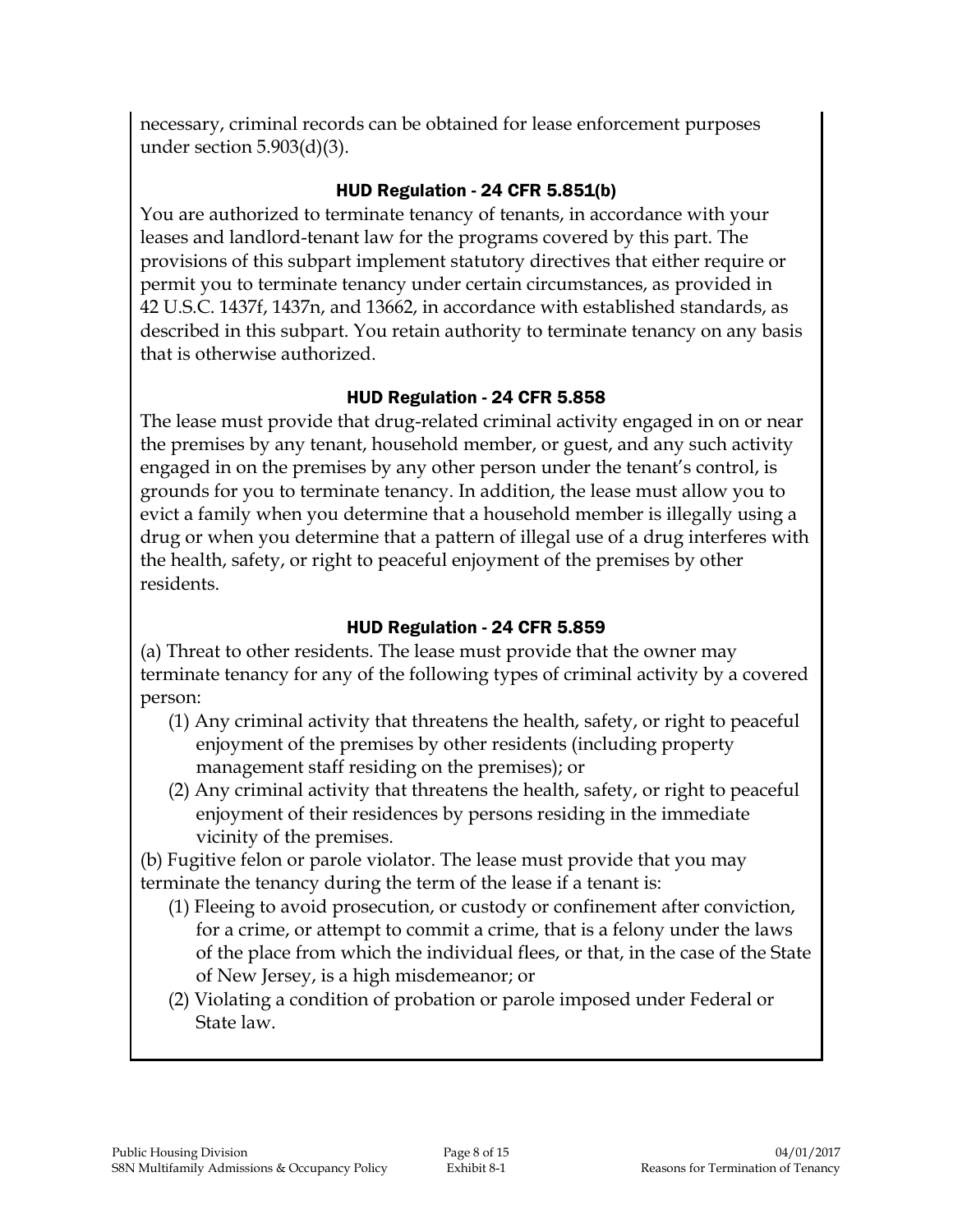#### HUD Regulation - 24 CFR 5.860

The lease must provide that you may terminate the tenancy if you determine that a household member's abuse or pattern of abuse of alcohol threatens the health, safety, or right to peaceful enjoyment of the premises by other residents.

#### Alaska Statute - AS 34.03.120

(a) The tenant

- (9) may not unreasonably engage in conduct, or permit others on the premises to engage in conduct, that results in the imposition of a fee under
	- a municipal ordinance adopted under AS 29.35.125.

(b) The tenant may not knowingly engage at the premises in prostitution, an illegal activity involving a place of prostitution, an illegal activity involving alcoholic beverages, an illegal activity involving gambling or promoting gambling, an illegal activity involving a controlled substance, or an illegal activity involving an imitation controlled substance, or knowingly permit others in the premises to engage in one or more of those activities at the rental premises.

#### Alaska Statute - AS 34.03.150

Unless otherwise agreed, the tenant shall occupy the dwelling unit only as a dwelling unit.

#### Alaska Statute - AS 34.03.310(c)

Notwithstanding (a) and (b) of this section, after serving a notice to quit to the tenant under AS 09.45.100 - 09.45.105, a landlord may bring an action for possession if

(3) the tenant is committing waste or a nuisance, or is using the dwelling unit for an illegal purpose or for other than living or dwelling purposes in violation of the rental agreement;

#### AHFC Policy

Tenants engaging in illegal activities in the unit or using the dwelling for purposes other than as the sole dwelling unit for the family shall be considered in violation of the lease. Violations cited above are a serious violation of the lease.

## 10. Material Noncompliance

#### HUD Regulation - 24 CFR 880.607.4(b)

(1) Grounds. The owner may not terminate any tenancy except upon the following grounds:

- (i) Material noncompliance with the lease;
- (ii) Material failure to carry out obligations under any State landlord and tenant act;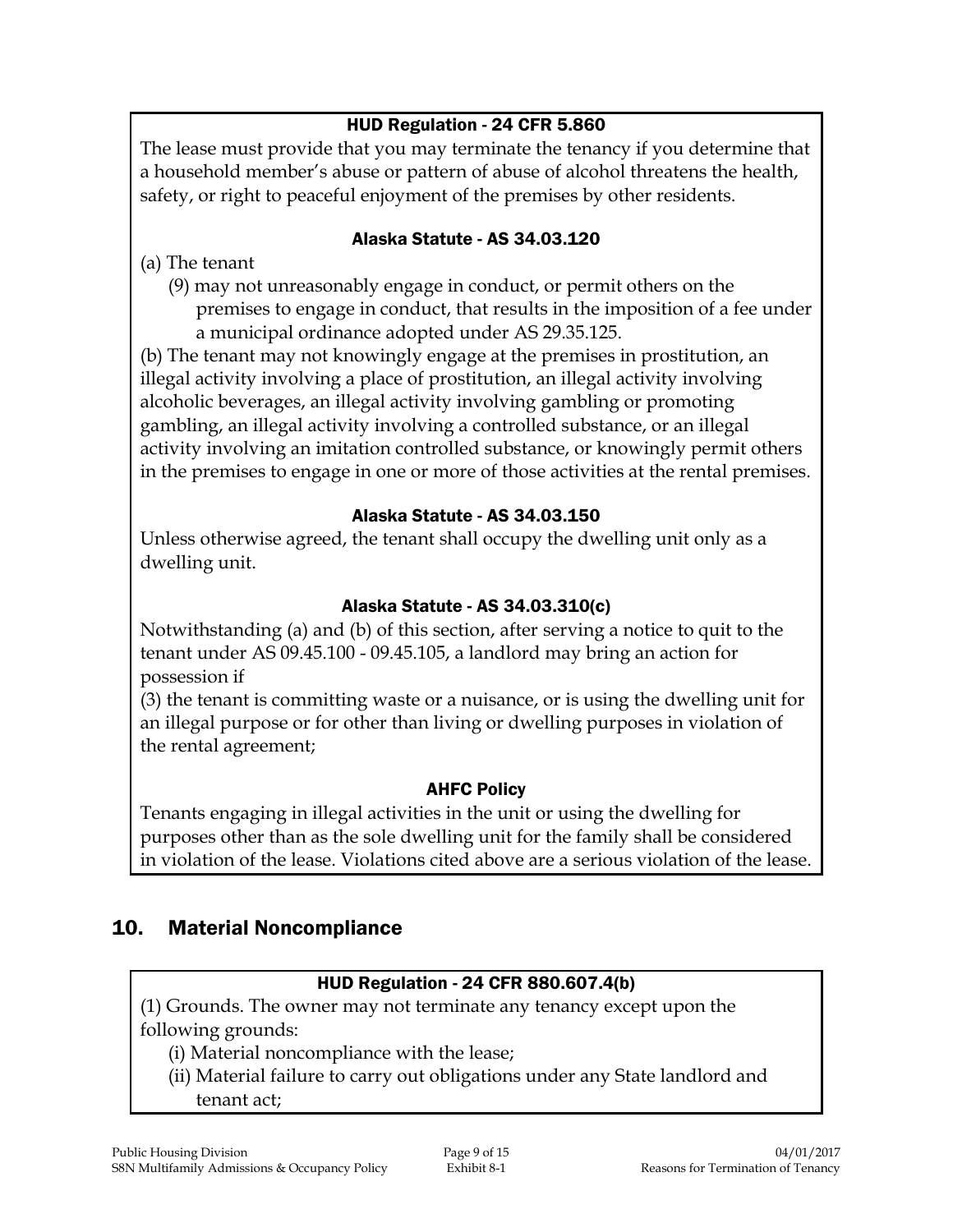- (3) Material noncompliance. (i) Material noncompliance with the lease includes:
	- (A) One or more substantial violations of the lease; or
	- (B) Repeated minor violations of the lease that disrupt the livability of the building; adversely affect the health or safety of any person or the right of any tenant to the quiet enjoyment of the leased premises and related facilities; interfere with the management of the building or have an adverse financial effect on the building.

#### Alaska Statute - AS 34.03.020(a)

The landlord and tenant may include in a rental agreement clauses and conditions not prohibited by this chapter or by law, including rent, terms of agreement, and other provisions governing the rights and obligations of the parties.

#### Alaska Statute - AS 34.03.120(a)

The tenant

(1) shall keep that part of the premises occupied and used by the tenant as clean and safe as the condition of the premises permit;

(2) shall dispose all ashes, rubbish, garbage, and other waste from the dwelling unit in a clean and safe manner;

(3) shall keep all plumbing fixtures in the dwelling unit or used by the tenant as clean as their condition permits;

(4) shall use in a reasonable manner all electrical, plumbing, sanitary, heating, ventilating, air-conditioning, kitchen, and other facilities and appliances including elevators in the premises;

(5) may not deliberately or negligently destroy, deface, damage, impair, or remove a part of the premises or knowingly permit any person to do so; (6) may not unreasonably disturb, or permit others on the premises with the tenant's consent to unreasonably disturb, a neighbor's peaceful enjoyment of the premises;

(7) shall maintain smoke detection devices and carbon monoxide detection devices as required under AS 18.70.095 ;

(8) may not, except in an emergency when the landlord cannot be contacted after reasonable effort to do so, change the locks on doors of the premises without first securing the written agreement of the landlord and, immediately after changing the locks, providing the landlord a set of keys to all doors for which locks have been changed; in an emergency, the tenant may change the locks and shall, within five days, provide the landlord a set of keys to all doors for which locks have been changed and written notice of the change; and

(9) may not unreasonably engage in conduct, or permit others on the premises to engage in conduct, that results in the imposition of a fee under a municipal ordinance adopted under AS 29.35.125.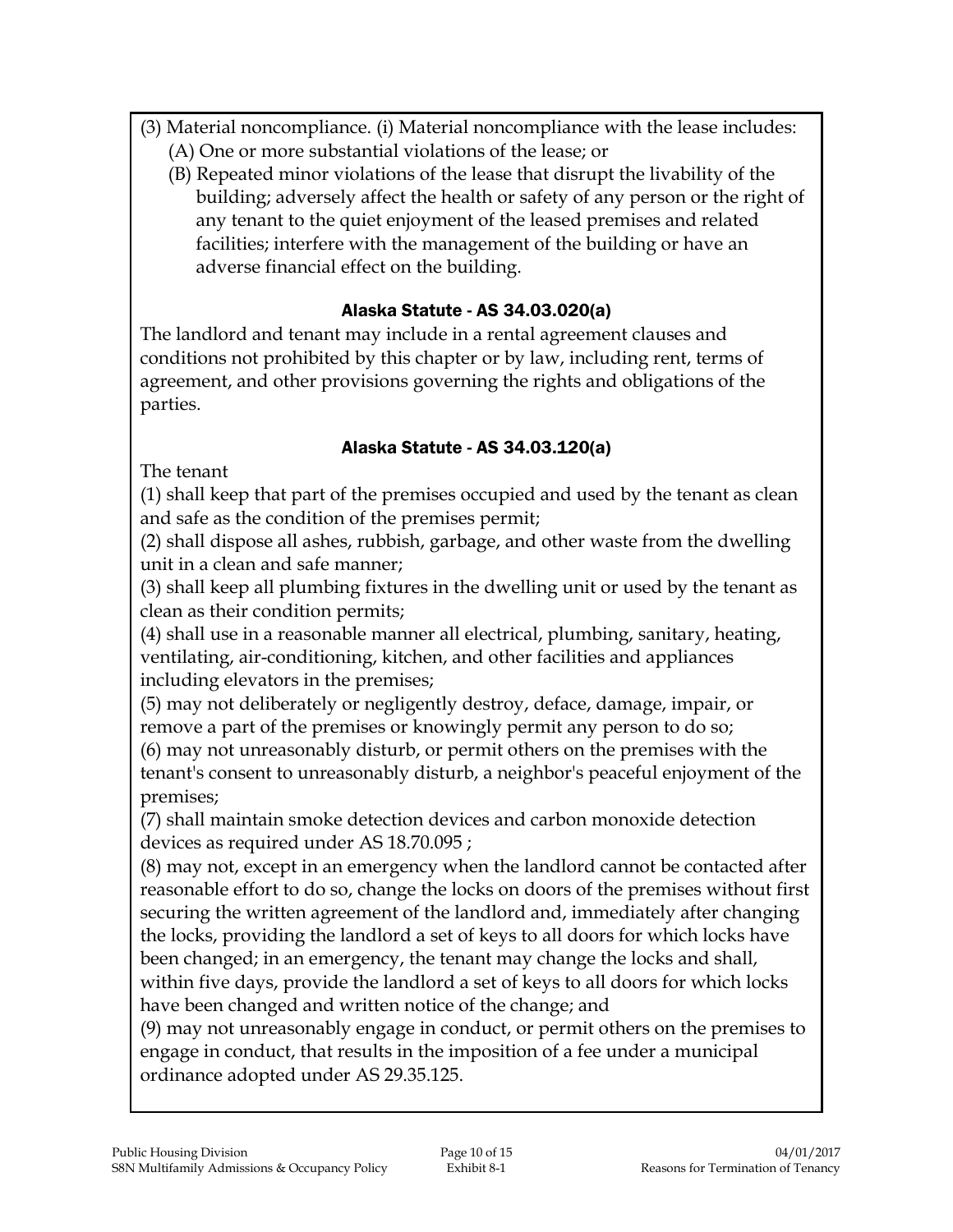#### Alaska Statute - AS 34.03.130

(a) A landlord may adopt rules and regulations, which shall be posted prominently on the premises, concerning the tenant's use and occupancy of the premises. A rule or regulation is enforceable against the tenant only if

- (1) its purpose is to promote the convenience, safety, health, or welfare of the tenants in the premises, preserve the landlord's property from abusive use, or make a fair distribution of services and facilities held out for the tenants generally;
- (2) it is reasonably related to the purpose for which it is adopted;
- (3) it applies to all tenants in the premises in a fair manner;
- (4) it is sufficiently explicit in its prohibition, direction, or limitation of the tenant's conduct to fairly inform the tenant of what the tenant must or must not do to comply;
- (5) it is not for the purpose of evading the obligations of the landlord; and
- (6) the tenant has notice of it at the time the tenant enters into the rental agreement.

(b) A rule or regulation adopted after the tenant enters into the rental agreement is enforceable against the tenant if reasonable notice of its adoption is given to the tenant and it does not work a substantial modification of the rental agreement.

### AHFC Policy

AHFC will provide written notice to a tenant determined to be in violation of S8N Multifamily Housing Program rules, tenant obligations under Alaska Statute, or rules or requirements as listed in the HUD Model Lease for Subsidized Programs. A violation may constitute a serious violation of the lease.

#### 10.A Repeated Negative Behavior

## HUD Regulation - 24 CFR 880.607.4(b)

(1) Grounds. The owner may not terminate any tenancy except upon the following grounds:

- (i) Material noncompliance with the lease;
- (ii) Material failure to carry out obligations under any State landlord and tenant act;
- (3) Material noncompliance. (i) Material noncompliance with the lease includes:
	- (A) One or more substantial violations of the lease; or
	- (B) Repeated minor violations of the lease that disrupt the livability of the building; adversely affect the health or safety of any person or the right of any tenant to the quiet enjoyment of the leased premises and related facilities; interfere with the management of the building or have an adverse financial effect on the building.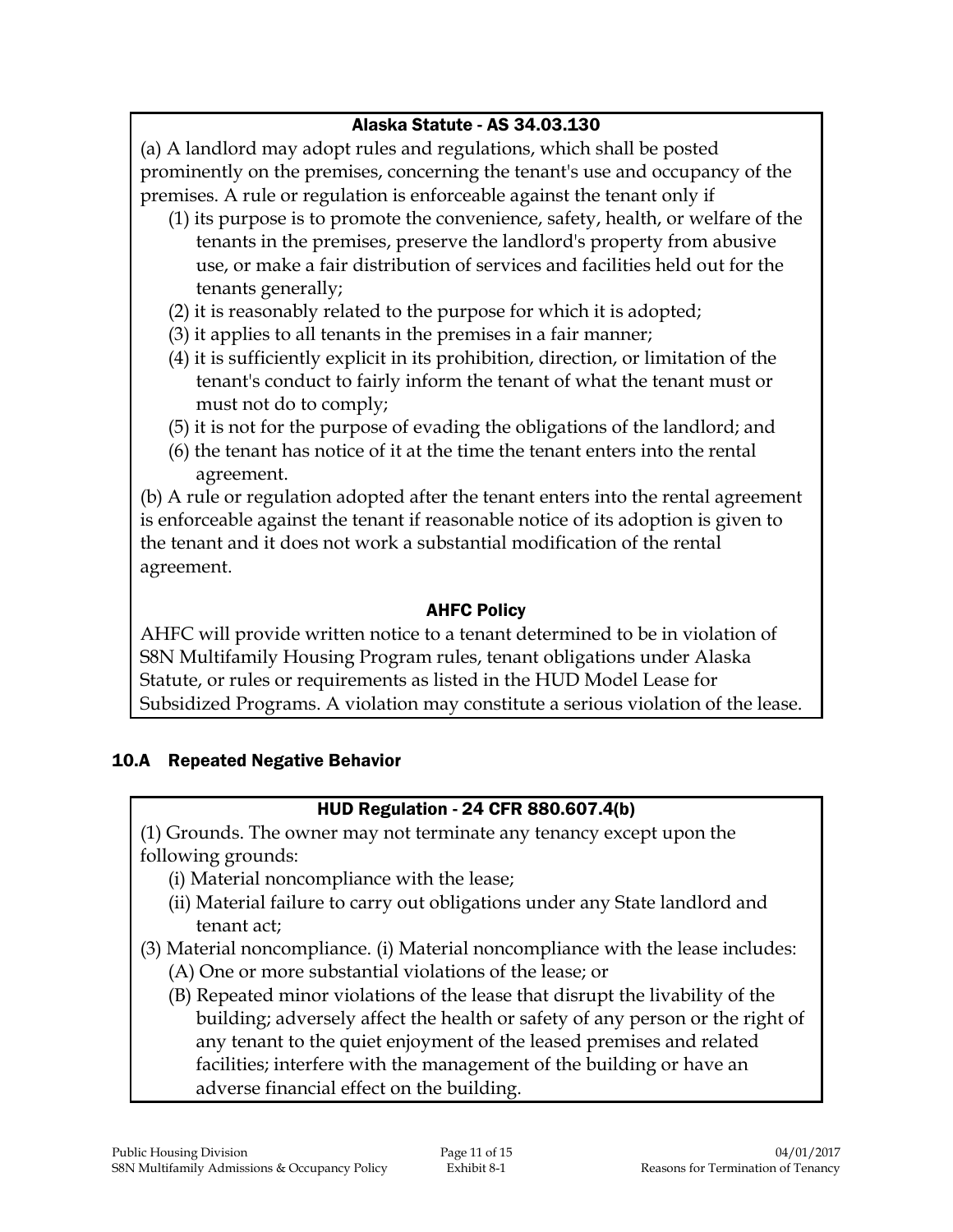### Alaska Statute - AS 34.03.220(a)(2)

In the absence of due care by the tenant, if substantially the same act or omission that constituted a prior noncompliance of which notice was given recurs within six months, the landlord may terminate the rental agreement upon at least five days written notice to quit specifying the breach and the date of termination of the rental agreement.

#### AHFC Policy

AHFC may choose to terminate a tenancy in which the tenant has been previously served a Correctable Notice to Quit if the same behavior is repeated and occurs within the time period specified above.

## 11. Rent Nonpayment

### HUD Regulation - 24 CFR 880.604

The eligible family pays the tenant rent directly to the owner.

#### HUD Regulation - 24 CFR 880.607(b)

(1) Grounds. The owner may not terminate any tenancy except upon the following grounds:

(i) Material noncompliance with the lease;

(3) Material noncompliance. (i) Material noncompliance with the lease includes: (A) One or more substantial violations of the lease; or

(B) Repeated minor violations of the lease that disrupt the livability of the building; adversely affect the health or safety of any person or the right of any tenant to the quiet enjoyment of the leased premises and related facilities; interfere with the management of the building or have an adverse financial effect on the building.

#### Alaska Statute - AS 34.03.020

Terms and Conditions of Rental Agreement.

(b) In the absence of agreement, the tenant shall pay as rent the fair rental value for the use and occupancy of the dwelling unit.

(c) Rent shall be payable without demand or notice at the time and place agreed upon by the parties. Unless otherwise agreed, rent is payable at the dwelling unit. Unless otherwise agreed, rent is payable at the beginning of any term of one month or less and otherwise in equal monthly installments. Unless otherwise agreed, rent shall be uniformly apportionable from day to day and shall be paid on the date the periodic tenancy begins and payable on or before the same date of each and every month thereafter until the tenancy terminates.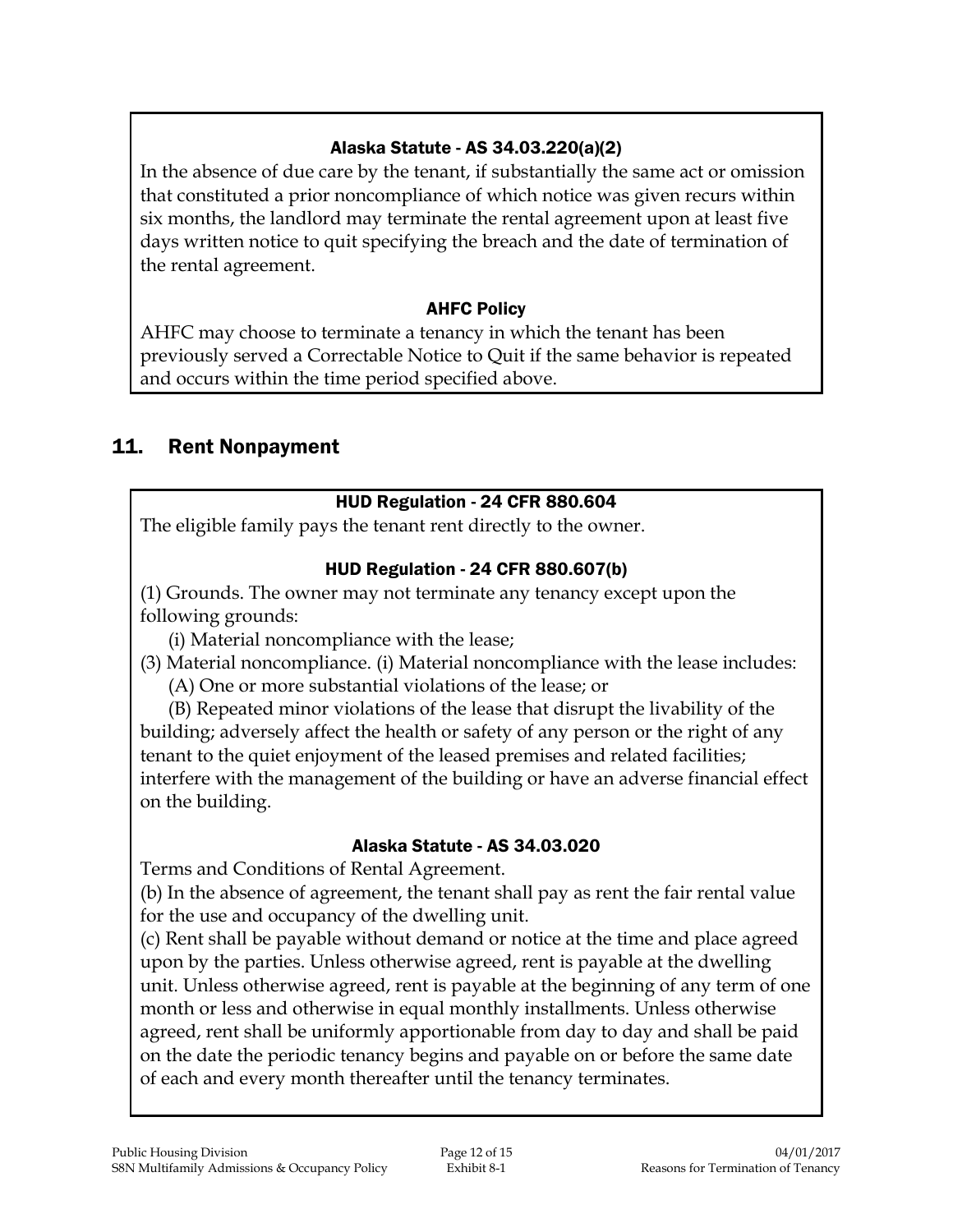#### Alaska Statute - AS 34.03.220(b)

If rent is unpaid when due and the tenant fails to pay rent in full within seven days after written notice by the landlord of nonpayment and the intention to terminate the rental agreement if the rent is not paid within that period of time, the tenancy terminates unless the landlord agrees to allow the tenant to remain in occupancy, and the landlord may terminate the rental agreement and immediately recover possession of the rental unit. Only one written notice of default need be given the tenant by the landlord as to any one default. A landlord who has given written notice to the tenant under this subsection may accept a partial payment of the rent due under the rental agreement and extend the date for the eviction accordingly.

#### AHFC Policy

In accordance with the HUD Model Lease for Subsidized Programs, tenant rent is due in full on the first calendar day of each month. Rent is late if not paid in full by the close of business on the fifth  $(5<sup>th</sup>)$  day of each month.

## 12. Smoke-Free Environment

#### HUD Regulations - 24 CFR 880.601(b)

The owner is responsible for all management functions, including determining eligibility of applicants, selection of tenants, reexamination and verification of family income and composition, determination of family rent (total tenant payment, tenant rent and utility reimbursement), collection of rent, termination of tenancy and eviction, and performance of all repair and maintenance functions (including ordinary and extraordinary maintenance), and replacement of capital items.

#### HUD Handbook 4350.3 (Section 6-9)

House rules must:

- 1. Be related to the safety, care, and cleanliness of the building or the safety and comfort of the tenants;
- 2. Be compliant with HUD requirements;
- 3. Not circumvent HUD requirements;
- 4. Not discriminate against individuals based upon membership in protected class;
- 5. Be reasonable. Reasonable house rules are within the bounds of common sense. They are not excessive or extreme, and most importantly, they are fair.
- 6. Comply with state and local requirements.

NOTE: There are no statutory or regulatory provisions governing smoking in assisted housing. HUD assisted properties are required to comply with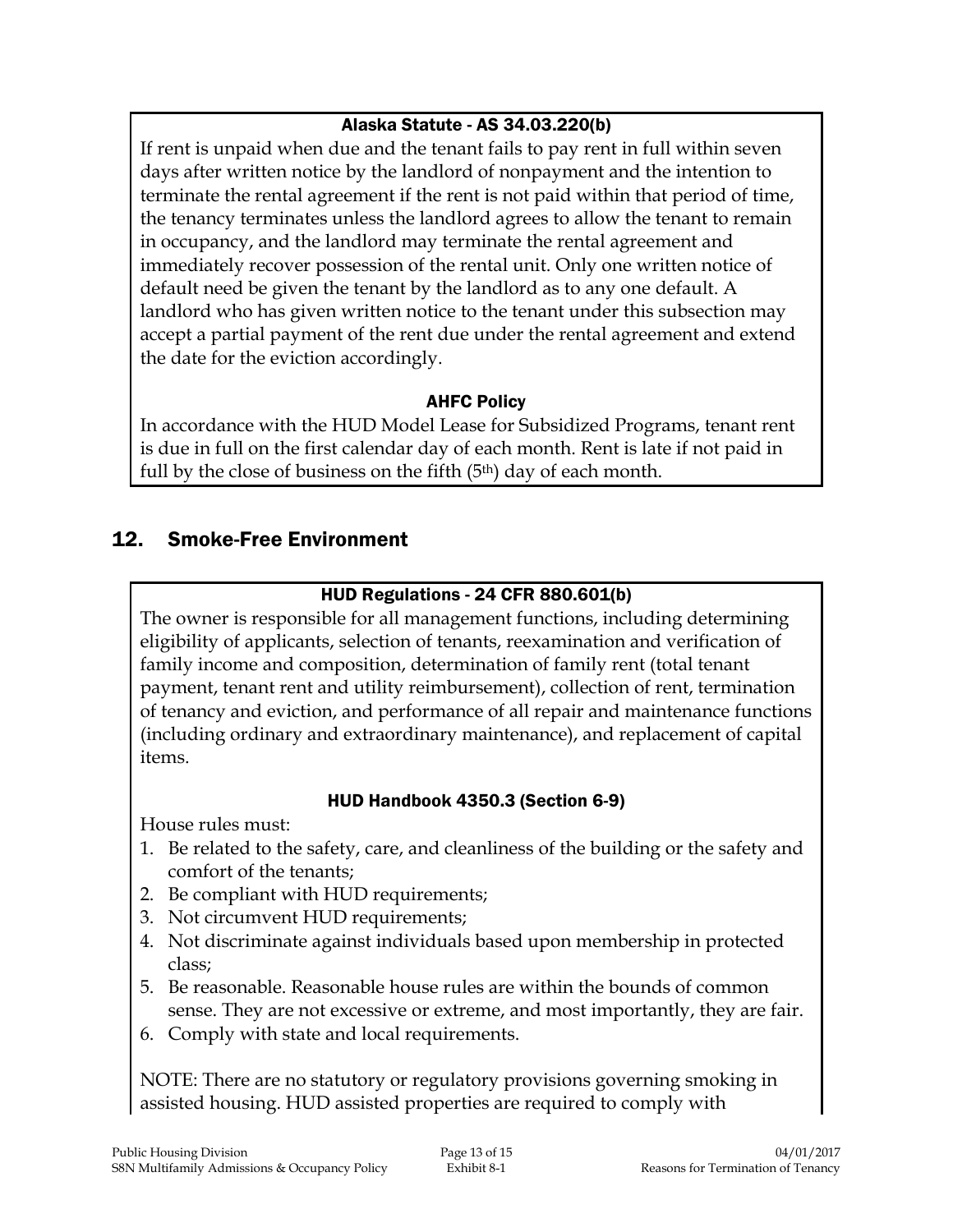applicable state and local laws, which would include any laws governing smoking in residential units. Owners are free to adopt reasonable rules that must be related to the safety and habitability of the building and comfort of the tenants.

### Alaska Statute - AS 34.03.130(a)

A landlord may adopt rules and regulations, which shall be posted prominently on the premises, concerning the tenant's use and occupancy of the premises. A rule or regulation is enforceable against the tenant only if

(1) its purpose is to promote the convenience, safety, health, or welfare of the tenants in the premises, preserve the landlord's property from abusive use, or make a fair distribution of services and facilities held out for the tenants generally;

(2) it is reasonably related to the purpose for which it is adopted;

(3) it applies to all tenants in the premises in a fair manner;

(4) it is sufficiently explicit in its prohibition, direction, or limitation of the tenant's conduct to fairly inform the tenant of what the tenant must or must not do to comply;

(5) it is not for the purpose of evading the obligations of the landlord; and (6) the tenant has notice of it at the time the tenant enters into the rental agreement.

#### AHFC Policy

See Exhibit 6-10 for AHFC's Smoke-Free Environment policy.

## 13. Tenant-Paid Utility Nonpayment

## HUD Regulation - 24 CFR 880.607.4(b)

(1) Grounds. The owner may not terminate any tenancy except upon the following grounds:

- (i) Material noncompliance with the lease;
- (ii) Material failure to carry out obligations under any State landlord and tenant act;
- (3) Material noncompliance. (i) Material noncompliance with the lease includes:
	- (A) One or more substantial violations of the lease; or
	- (B) Repeated minor violations of the lease that disrupt the livability of the building; adversely affect the health or safety of any person or the right of any tenant to the quiet enjoyment of the leased premises and related facilities; interfere with the management of the building or have an adverse financial effect on the building.